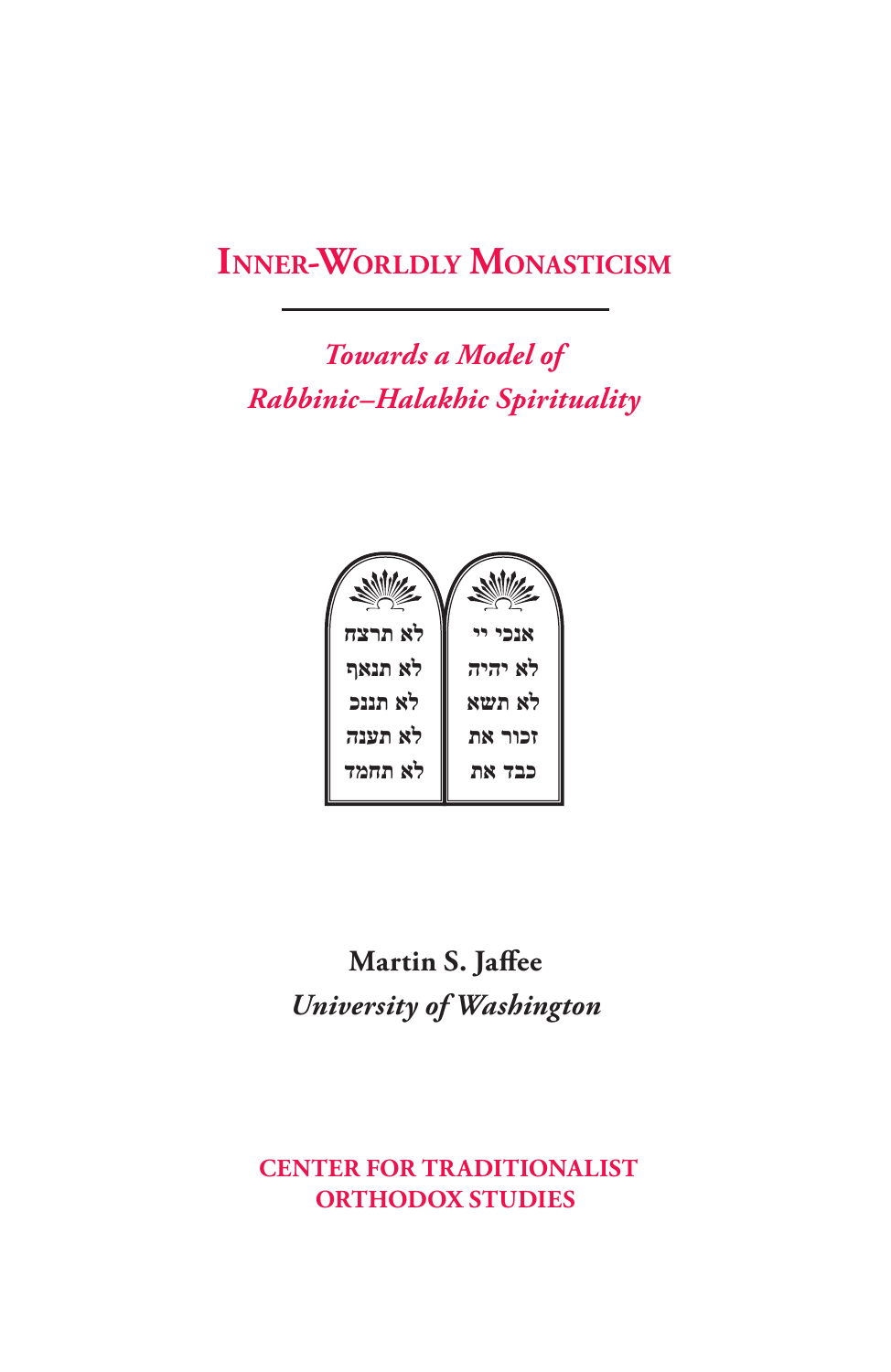**Inner-Worldly Monasticism**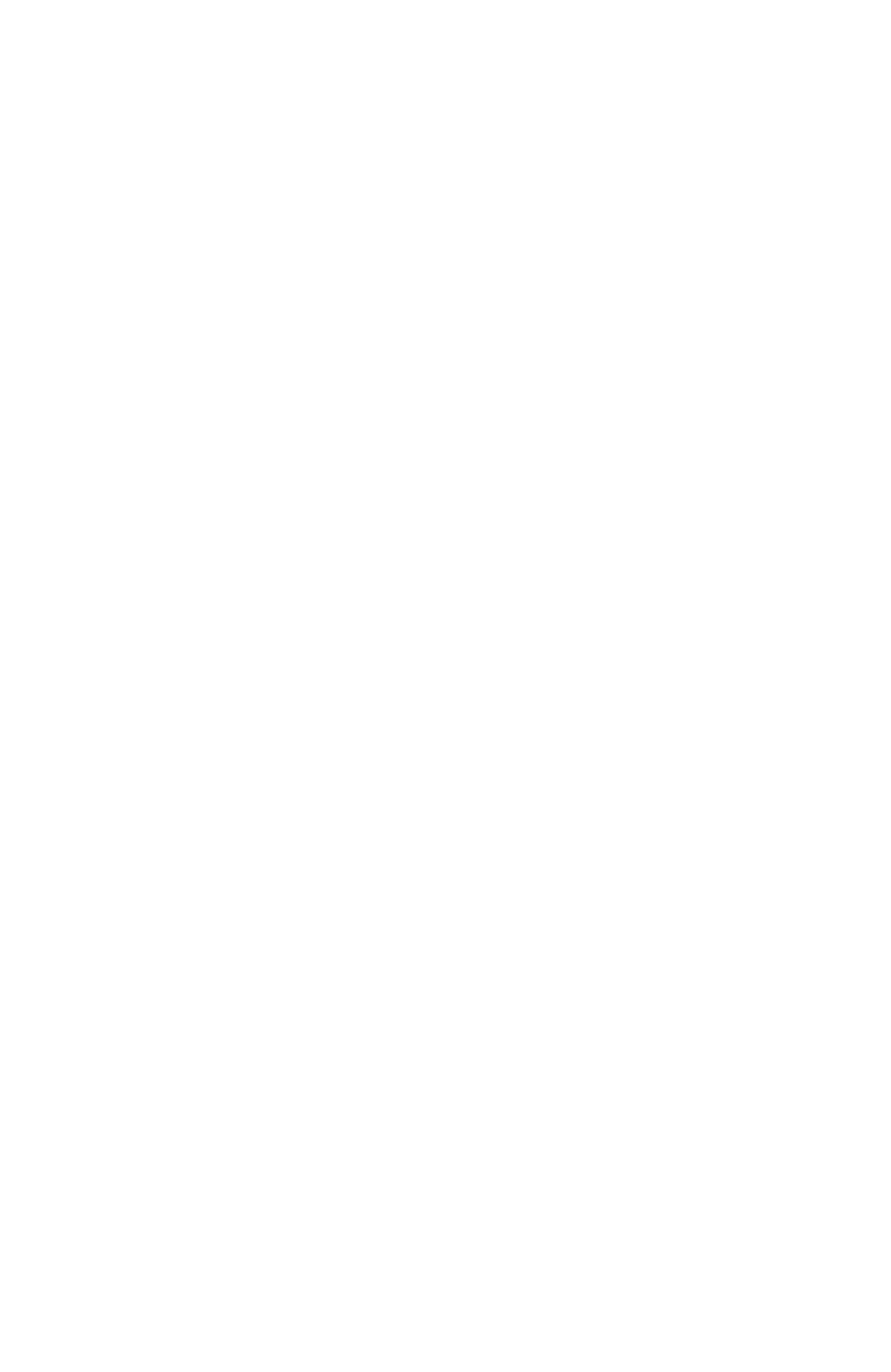MONOGRAPHIC SUPPLEMENT SERIES NUMBER XL

# **INNER-WORLDLY MONASTICISM**

**Towards a Model of Rabbinic–Halakhic Spirituality**

**Martin S. Jaffee**

*University of Washington*

With a Preface by Archbishop Chrysostomos



**Etna, California 2006**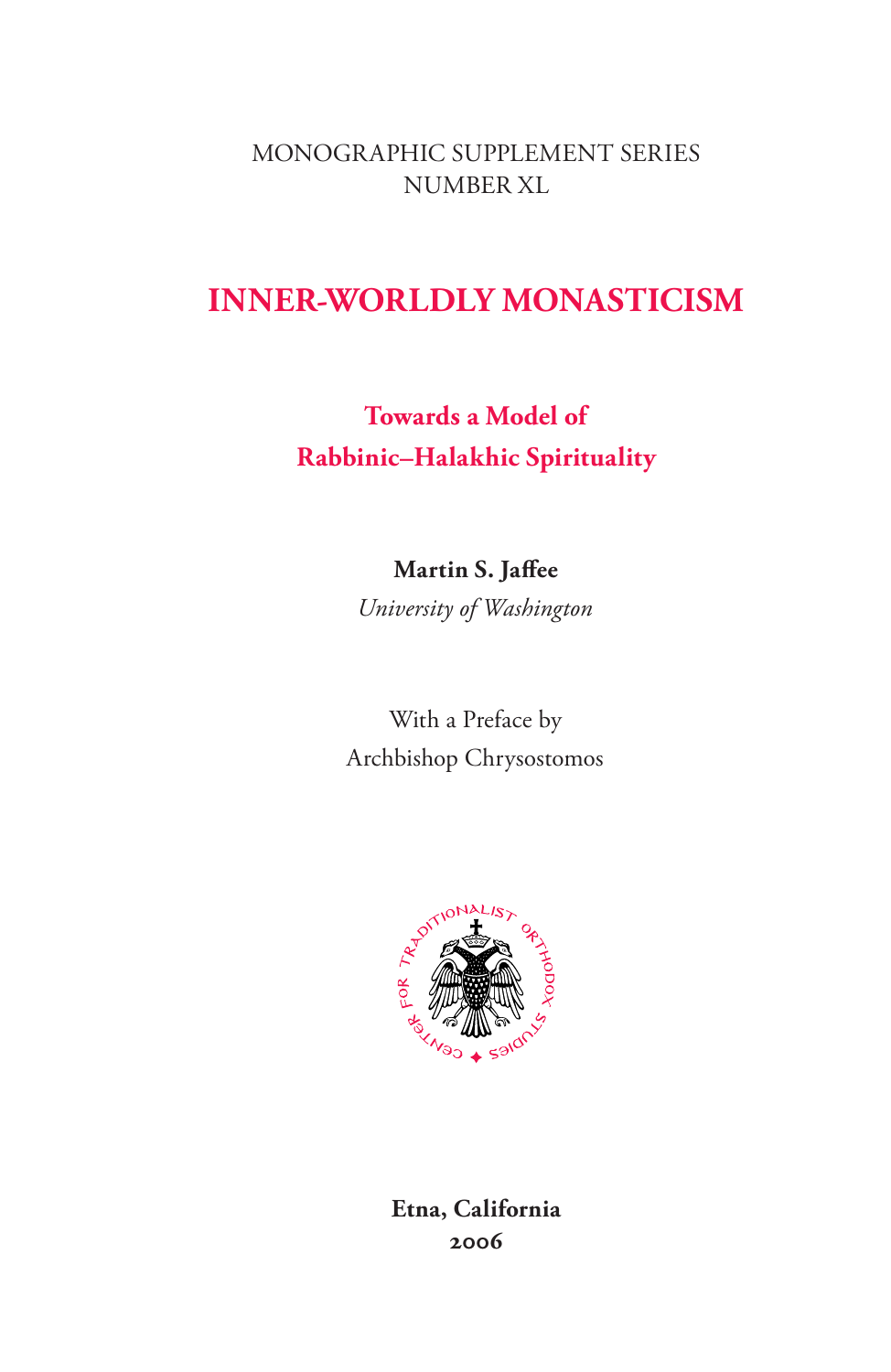A Monographic Supplement to *Orthodox Tradition*

Library of Congress Control Number 2006933112

© 2006 Center for Traditionalist Orthodox Studies

International Standard Book Number 0‒911165‒61‒4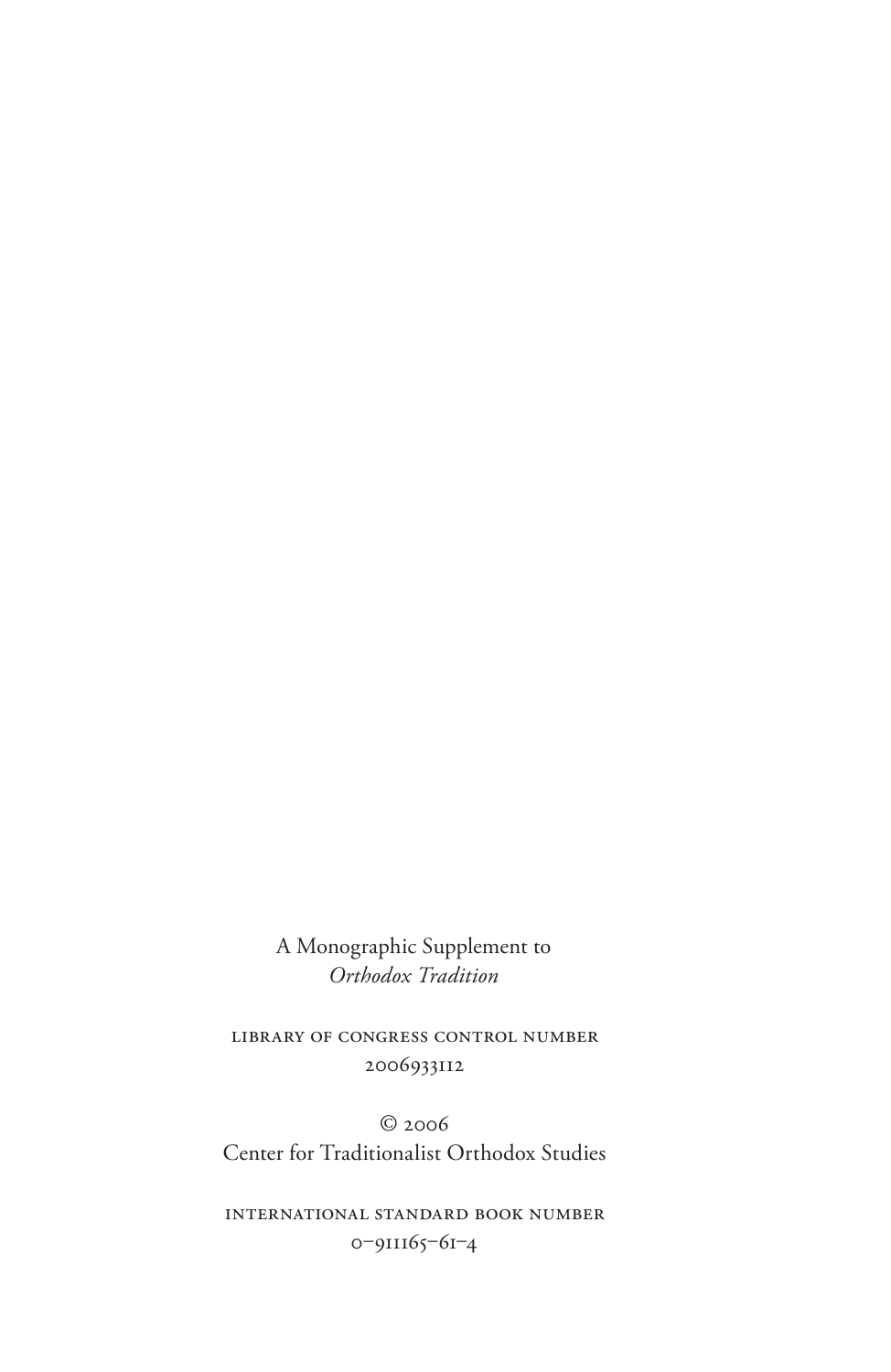#### **About the Author**

*Professor Martin S. Jaffee* teaches Comparative Religion at the Henry M. Jackson School of International Studies at the University of Washington, Seattle. He received his B.A. degree in Religion at Syracuse University, the M.A. degree in Religion at Florida State University, and his doctoral degree in Religious Studies at Brown University, where he was a Danforth Fellow. He has taught religion and religious studies at the University of Virgina, the Iliff School of Theology, and, as a visiting professor, at the College of William and Mary. From 1998 to 2000, he was the Samuel and Althea Stroum Professor of Jewish Studies at the University of Washington, and from 2000 to 2001, while serving as Acting Director of the Henry M. Jackson School of International Studies, he held the Stanley D. Golub Chair in International Studies.

Dr. Jaffee has served on the editoral boards of a number of academic journals in religious studies, including the *Journal of the American Academy of Religion*, and is presently Co-Editor of the *AJS Review*, the journal of the American Association for Jewish Studies. He is the author of eight major books in religious studies and the history of religion and of some thirty scholarly articles. Of particular note are two of his popular books, *Jews– Christians–Muslims: An Introduction to Monotheistic Religions*, coauthored with John Corrigan, Carlos Eire, and Frederick Denny (Prentice Hall, 1998), and *Torah in the Mouth: Writing and Oral Tradition in Palestinian Judaism 200 bce–400 ce* (Oxford University Press, 2001).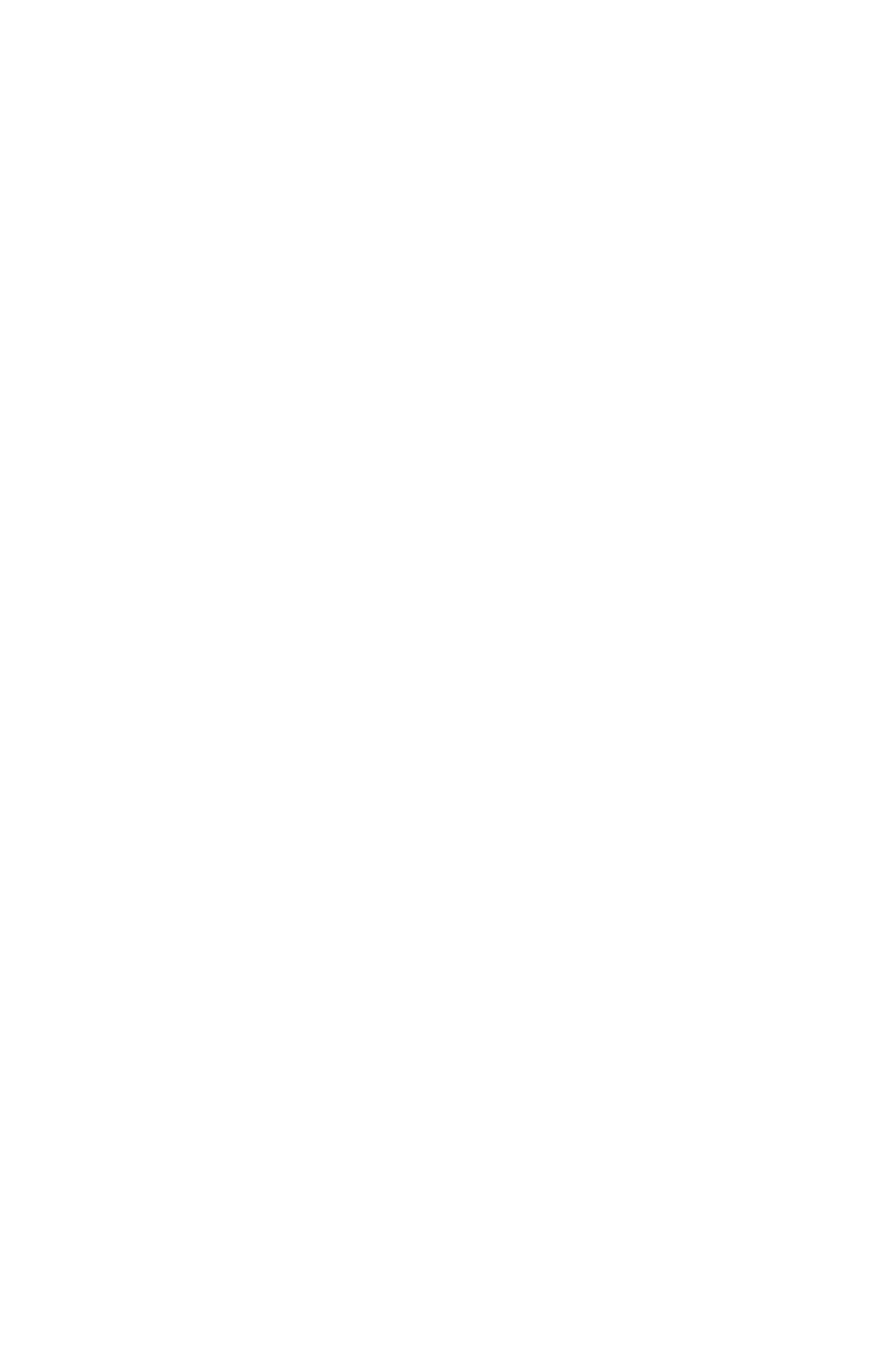#### **Preface**

Professor Martin Jaffee is one of this country's most distin-<br>guished scholars of comparative religion, the history of religion, guished scholars of comparative religion, the history of religion, and Jewish studies. His illuminating books and articles show a scientific objectivity and a depth of understanding in the psychological and spiritual dynamics of religion that are rare in academic circles these days. One might rightly say that he is a polyhistor of sorts in religious studies, equally *au courant* with the latest scholarship in Jewish, Christian, and Islamic history and religious themes, alike, and able to bring his considerable analytical skills to bear on all three religious traditions with remarkable aplomb and percipience. In our scholarly and intellectual correspondence, I have come to think of myself more as his academic amanuensis than an interlocutor, often finding myself taking notes from our exchanges and recording his insights and observations. Indeed, he has led me, by his comments and writings, into a far deeper understanding of my Orthodox Faith. That his brilliant insights into religion are free of the superficies of ecumenism and religious relativism—as the proper study of comparative religion, if it is to preserve the goal of objectivity and, at the same time, the integrity of the traditions that it studies (and thus not trivialize them), must be—has been a constant source of intellectual and personal delight to me.

In the present monograph, taken from a lecture delivered by Dr. Jaffee at an academic conference in the Spring of 2006, we see all of his skills at work, marked—as his scholarly efforts unfailingly are—by a disarming humility, occasional levity, and an enthusiastic engagement with his subject that represent the contemporary clerisy at its best. He explores the arcane Jewish monastic communities of the first century, which, until the discovery of the Dead Sea Scrolls, were known only by cursory references in the works of Josephus and Philo and adventitious remarks in Pliny the Elder and Eusebius. He goes on to describe for us the monastic features of later Rabbinic–Halakhic spirituality as it possibly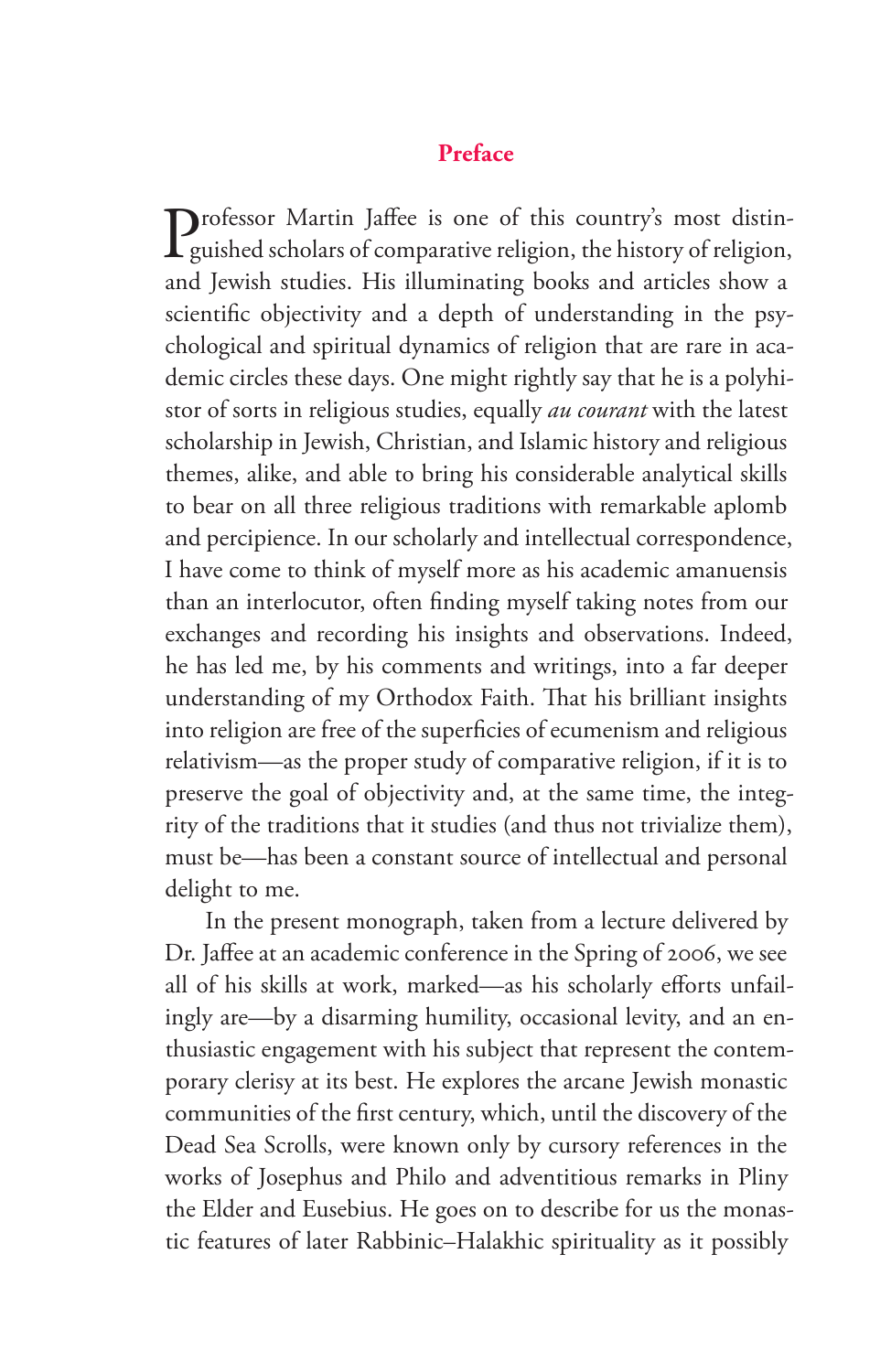reflects the mystical and ascetical precepts and practices of these groups. His observations are of immense interest to Jewish observance, since it is often assumed that monasticism and its methods are somehow foreign to Jewish spiritual practice. They are also of momentous interest to the Christian scholar, since the forerunners of Christian monasticism, including St. John the Baptist, were born and formed in the same world of messianic and prophetic spirituality to which Professor Jaffee traces the short-lived phenomenon of Jewish monasticism that he uses as a springboard for his comments on the monastic character of what he calls the "inner-worldly monasticism" of Rabbinic–Halakhic spirituality.

For the Orthodox Christian, it becomes immediately apparent that the spiritual model which is reflected in observant (Halakhic) Judaism is quite distinct from that of Orthodox monasticism and asceticism. The Christocentric messianic universalism of Orthodox Christianity is everywhere the central feature of Orthodox monasticism: the goal of union with Christ, the Archetype of the restored human—man and woman transformed and restored in the Theanthropic agency of God made Man making man God by Grace. Both Jewish messianism and the efficacy of the observance of God's Commandments in the Halakhic pursuit of holiness are significantly at odds, then, with the spiritual anthropology and soteriological scheme of Eastern Orthodoxy. One cannot miss this fact. Yet, an undeniably similar *vision* of human holiness and transformation in Orthodox Christianity and Halakhic spirituality, as Dr. Jaffee so charily describes the latter, emerges from the heterogeneity of the first-century religious world, replete with various common traits and external elements of observance. This fascinating fact, alone, commends this brilliant and provocative essay. It further evinces, moreover, the spiritual heritage of Orthodox monasticism, which draws from the light of the Jewish Prophets and is illumined, even in its Christocentric character, by the historical witness of certain ascetic, spiritual, and observant aspects of the Mosaic Covenant, which also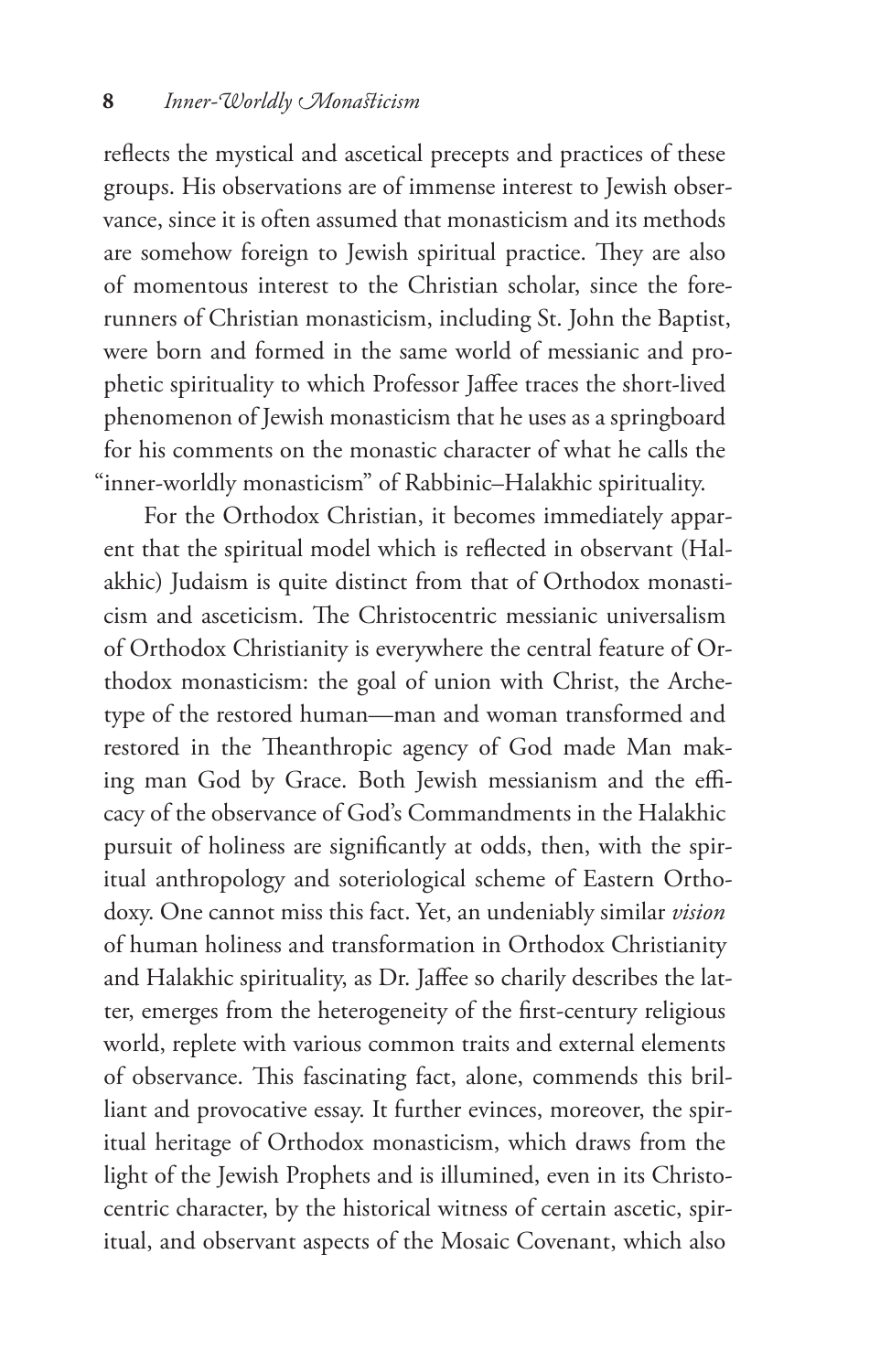survive, as Professor Jaffee posits, in the "monastic" elements of Halakhic observance.

Finally, I would like to observe that comparative studies of religious traditions that draw on elements of historical commonality without overstating or embroidering them—and the present essay avoids just such abuse—constitute an "academic februation" of sorts. They provide the thinking religious scholar with an opportunity to investigate in an intelligent manner the common historical antecedents of various religious spiritual traditions, but without falling to what I earlier called the "superficies" of popular ecumenism, which seeks to go beyond commonality to doctrinal adequation. Mature scholarship never demands equivalence from similarity and should certainly not eschew essential differences in observing conceptual or accidental commonalities. The study of *simple similarities* builds on a genuine ecumenical spirit, avoiding the jejune pursuit of unity in some absurd religious *lowest common denominator*. It is my hope, then, that this monograph series will continue publishing essays like the present, which illuminate and teach in a genuine spirit of scholarship, while preserving, as I also observed in my preliminary comments above, the integrity of the religious and spiritual traditions under consideration.

*Archbishop Chrysostomos*

Senior Research Scholar Center for Traditionalist Orthodox Studies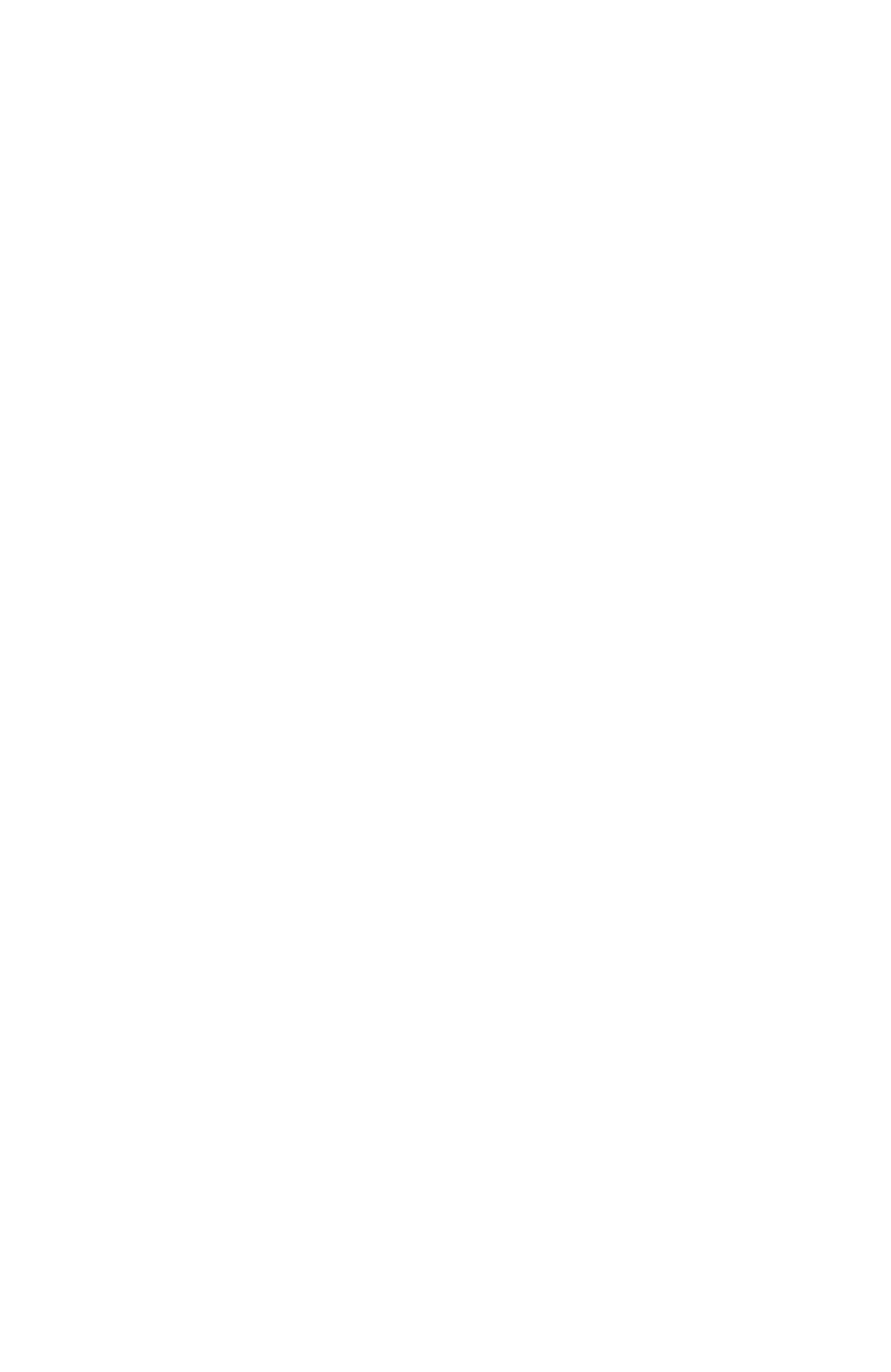## **Inner-Worldly Monasticism**

### *Towards a Model of Rabbinic–Halakhic Spirituality*

### **Modernism, the Invention of Mysticism, and the Rediscovery of Monasticism**

At the risk of sounding too much like a doctrinaire Nominalist,<br>
let me insist at the outset that we can make little progress in the comparative and phenomenological study of religious traditions until we distinguish very carefully our "names" for the phenomena of religious life from the "things" these "names" denote. Whatever these "things" may be *an sich,* as it were, we only know them through the verbal and conceptual abstractions generated by, and among, intellectual communities that resolve to "name" and classify them. "Mysticism," I submit, is a classic example of a "name" that has come to identity so many diverse "things," in so many distinct worlds of discourse, that the name itself is nearly useless for serious comparative work.

This situation, I suspect, is not of particularly recent vintage. It goes back to the earliest usages of the term "mysticism" in the history of the English language. My brief glance at the online *Oxford English Dictionary* (*sub verbum:* "mysticism") reveals at least two sorts of "things" identified, within the English linguistic community, by the "name" "Mysticism," and they are decidedly *not* identical.

The first, with a usage going back to at least 1724, is in fact a thing to be avoided, *viz.,* "religious belief that is characterized by vague, obscure, or confused spirituality; a belief system based on the assumption of occult forces, mysterious supernatural agencies, *etc.*" While this usage persists into the present, it is usually replaced by "superstition" (a.k.a. "the Other Guy's religion").

The second usage is of roughly the same era, first documented in 1736. Let's call it the Younger Brother of the "mysticism as confusion" school of usage. This second definition of "mysticism,"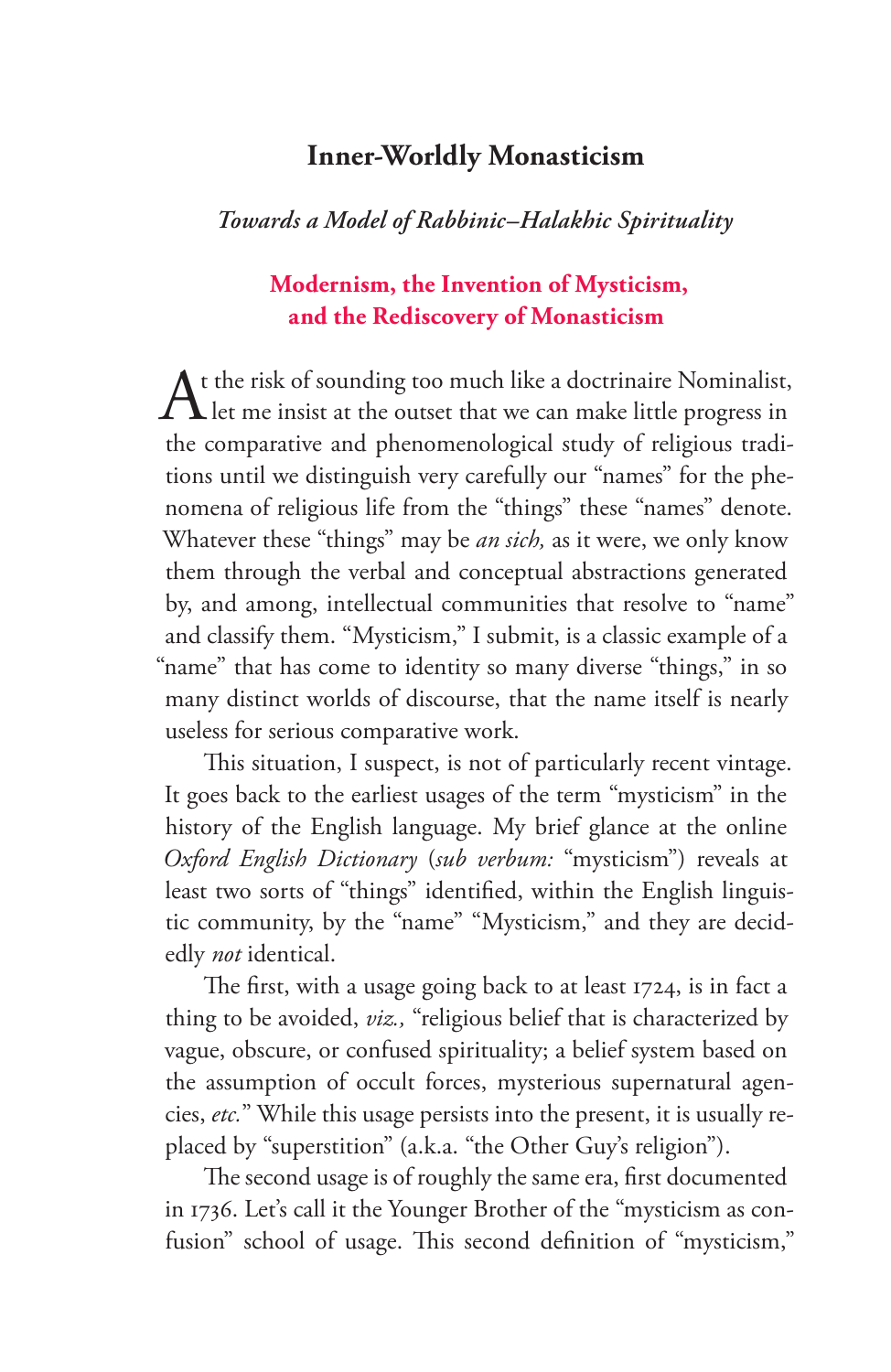then, goes like this: "Belief in the possibility of union with or absorption into God by means of contemplation and self-surrender; belief in or devotion to the spiritual apprehension of truths inaccessible to the intellect."

This is unquestionably a superior usage to that of the Older Brother. In the first place, it sounds relatively "judgment-free"; that is, we are not predisposed by the very definition itself to assume a positive or negative opinion about the "thing" being named. Who, after all, wants to be associated with "vague, obscure, or confused spirituality"? In the second place, this definition of "mysticism" has the advantage of encompassing an enormous range of religioliterary traditions around the world and across the ages that does in fact seem to be—more or less—about "absorption into God by means of contemplation and self-surrender."

Now these advantages of Younger Brother Mysticism over Older Brother Mysticism, obvious as they are, do not yet permit us to say that Younger Brother is entirely innocent of flaw. One, at least, seems to me quite obvious: the *-ism* in mysticism denotes neither a mere *belief in* nor even a discrete *experience of* "union with God"; rather, a proper account of "mysticism" must include the *way of life* and specific *discipline* that is held to lead toward a certain experience about which certain beliefs are held. This point may appear a bit picky, but *the erasure of the fact of pursuing a certain lifestyle as an element in the definition of "mysticism" is symptomatic of a larger and more grievous error in Western thinking about "mysticism" in general.* That error is, in a nutshell, the tendency—observable in the *OED*—to conceive "mysticism" as primarily an *experience* or *belief* rather than a *way of life.*

<sup>&</sup>lt;sup>1</sup> An excellent resource for reviewing the state of "mysticism" in academic discourse is S.T. Katz, ed., *Mysticism and Philosophical Analysis* (New York: Oxford University Press, 1978). I have been deeply influenced by the arguments of several contributors to this volume about the error of defining "mysticism" by its alleged "experiential component" rather than by publicly available information derived from social institutions and texts. I also find very helpful the entire discussion of mysticism as "a way of being religious" recently offered in D. Cannon,